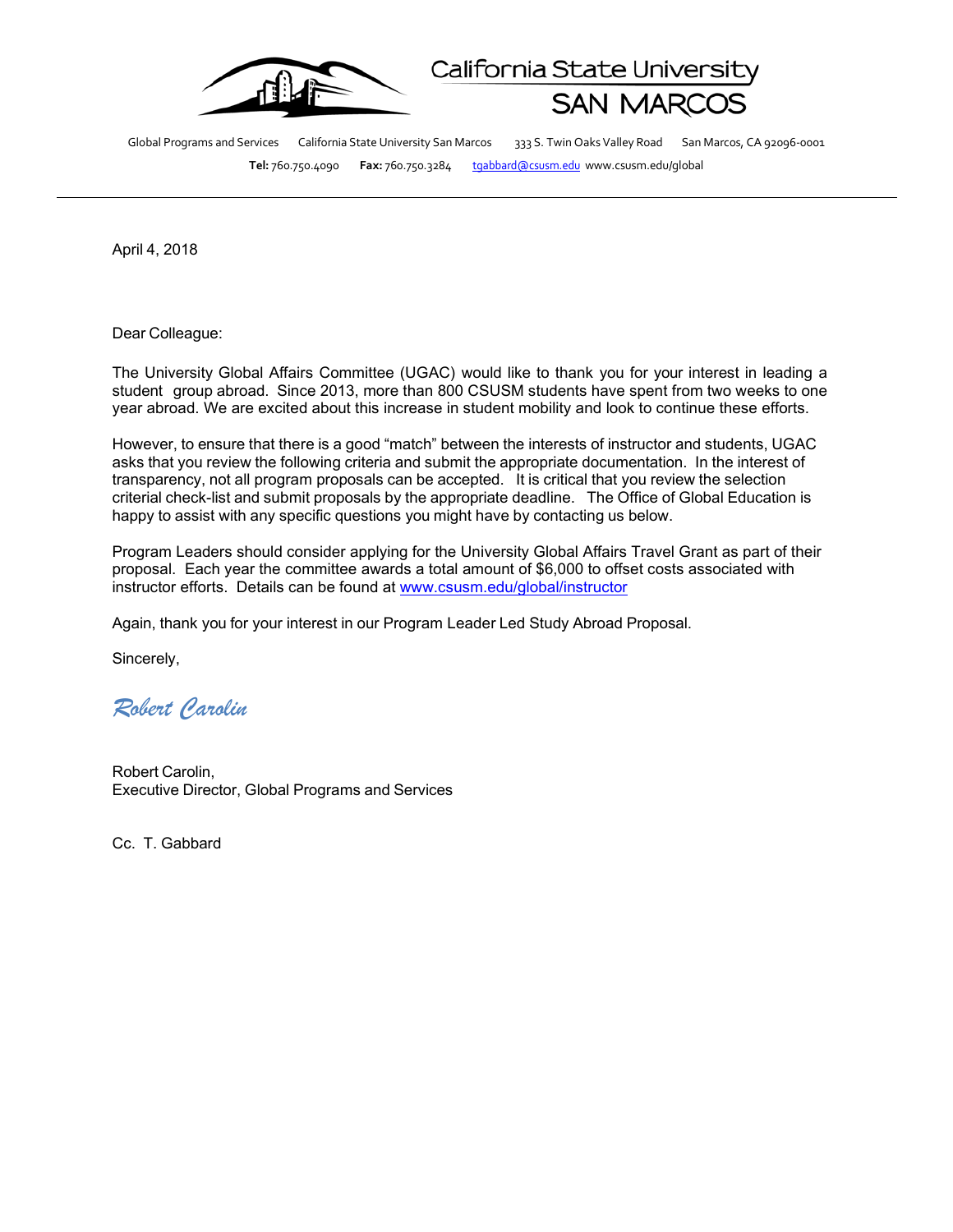# **Instructor-Led, Short-Term Study Abroad Program Guidelines**

# **Program Selection Criteria:**

To ensure that your program is properly considered, please note the following criteria used in evaluating the merits of your proposal. Please make sure to mention the following in your submission:

- Does the proposal ensure that you have addressed health and safety issues at site(s) location(s)?
- Have you had previous experience of leading students abroad?
- Have you included effective outreach efforts to promote the program?
- What is the long-term financial sustainability?
- Have you looked to see if cost-sharing opportunities exist?
- What is the overall appeal to students including destination and estimated cost?
- Geographic consideration (are others proposing the same country)?
- Does the proposal meets students' degree requirements?
- Does the proposal promote an international perspective relative to curriculum being offered?
- How involved will you be with the local population(s)? Are there expected opportunities for intercultural communication, language acquisition, interface with local populations?

Other criteria may include:

- Does the program offer an interdisciplinary approach? Will you be collaborating with others on submitting a joint proposal?
- Have you communicated with previous instructor who have led study abroad programs?
- Is the curriculum innovative? Does the course content "enhance" what is offered here on campus? If so, how?

# **Program Guidelines:**

These guidelines shall apply to all Instructor-Led, short-term programs and replace the former Program Leader-led and Co-curricular International Activities and Trips Guidelines. Program Leader-led, Shortterm study abroad programs comprise most of the following features:

- CSUSM course or extra-curricular trip
- On-site supervision and/or instruction by a CSUSM professor for the duration of the program
- Students typically will earn CSUSM credit, or a combination of CSUSM credit and transfer credit
- Duration is less than one month and takes place during January-term/winter and spring breaks, or up to 5 weeks during summer

CSUSM policy prohibits study abroad in countries for which a U.S. State Department Travel Warning is in effect. The list of countries currently on the Travel Warning list is available on line at: http://travel.state.gov.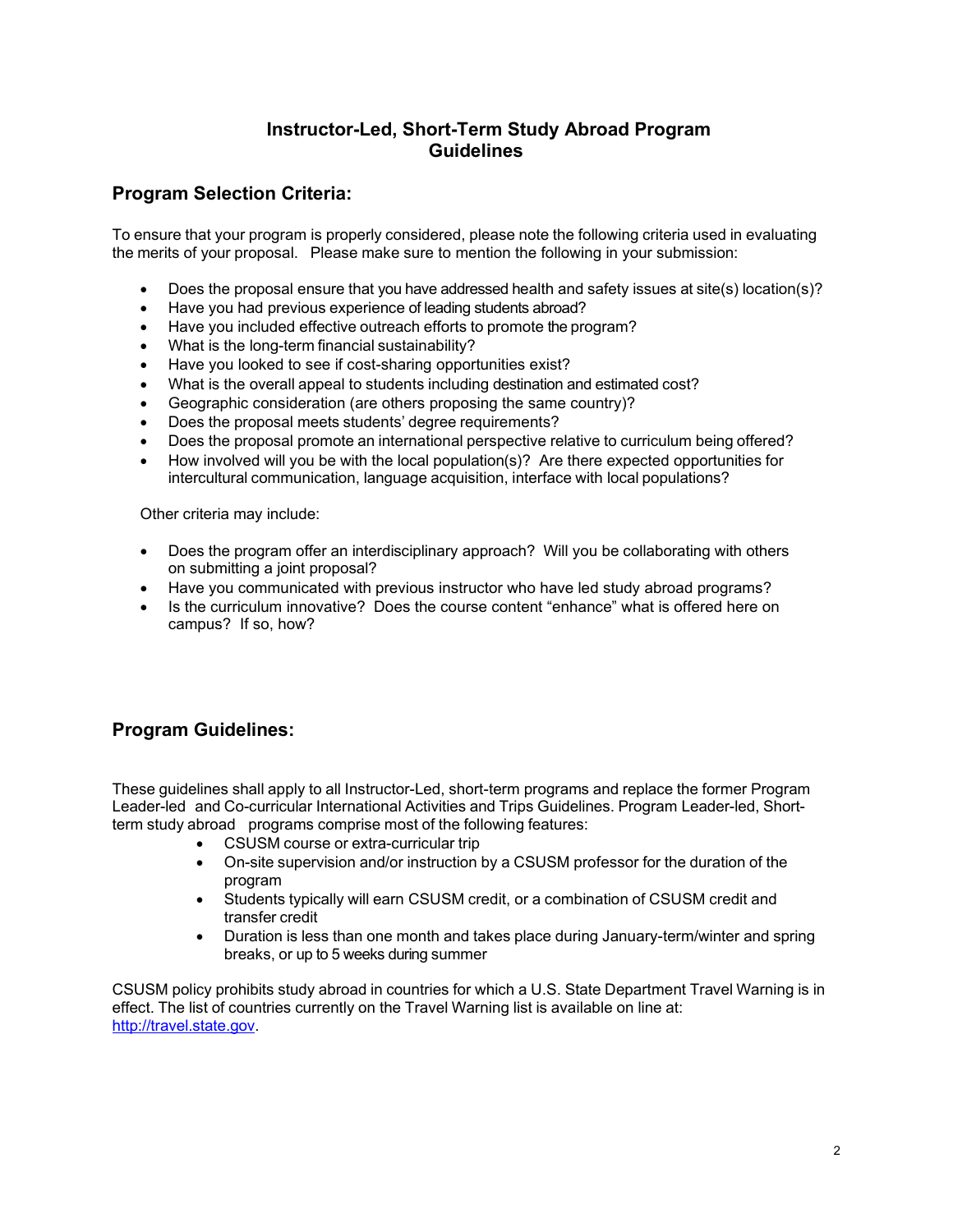## **Proposal Process:**

Office of Global Education is available to help instructor at any stage of the process. For questions and information, contact Tiffany Gabbard, x4090, tgabbard@csusm.edu

- 1. Complete a Program Leader-led, Short-term Study Abroad Program Proposal Form and Questionnaire.
	- Program Leaders of previously operated programs shall submit a shortened, renewal form that will detail any changes to the most recently operated program.
	- Program Repeat Proposal forms shall be submitted each year the program is offered.
- 2. Submit copy of proposal to the sponsoring department and college for review and signature of the Department Chair and College Dean.
- 3. Submit signed proposals to Global Education.
- 4. Global Education will submit proposals to the University Global Affairs Committee (UGAC) for review and approval *(Reviews happen once a semester as noted in deadlines below. Please note that the review committee will notify applicants of decisions no later than 1 month after deadline)*
- 5. Program Leader directors shall submit a post-program evaluation to sponsoring department chair/s with a copy to Global Education for a report to be submitted to UGAC within one (1) month of completion of program.
- 6. Students will be provided an online post-program evaluation survey by the Office of Global Education within three (3) weeks of completion of program. Overall results will be shared with instructor of record, site host and UGAC.
- 7. All instructor must conduct a formal pre-departure orientation as required by Executive Order 1081. Copies of the Executive Order can be found at https://www.calstate.edu/eo/EO-1081.html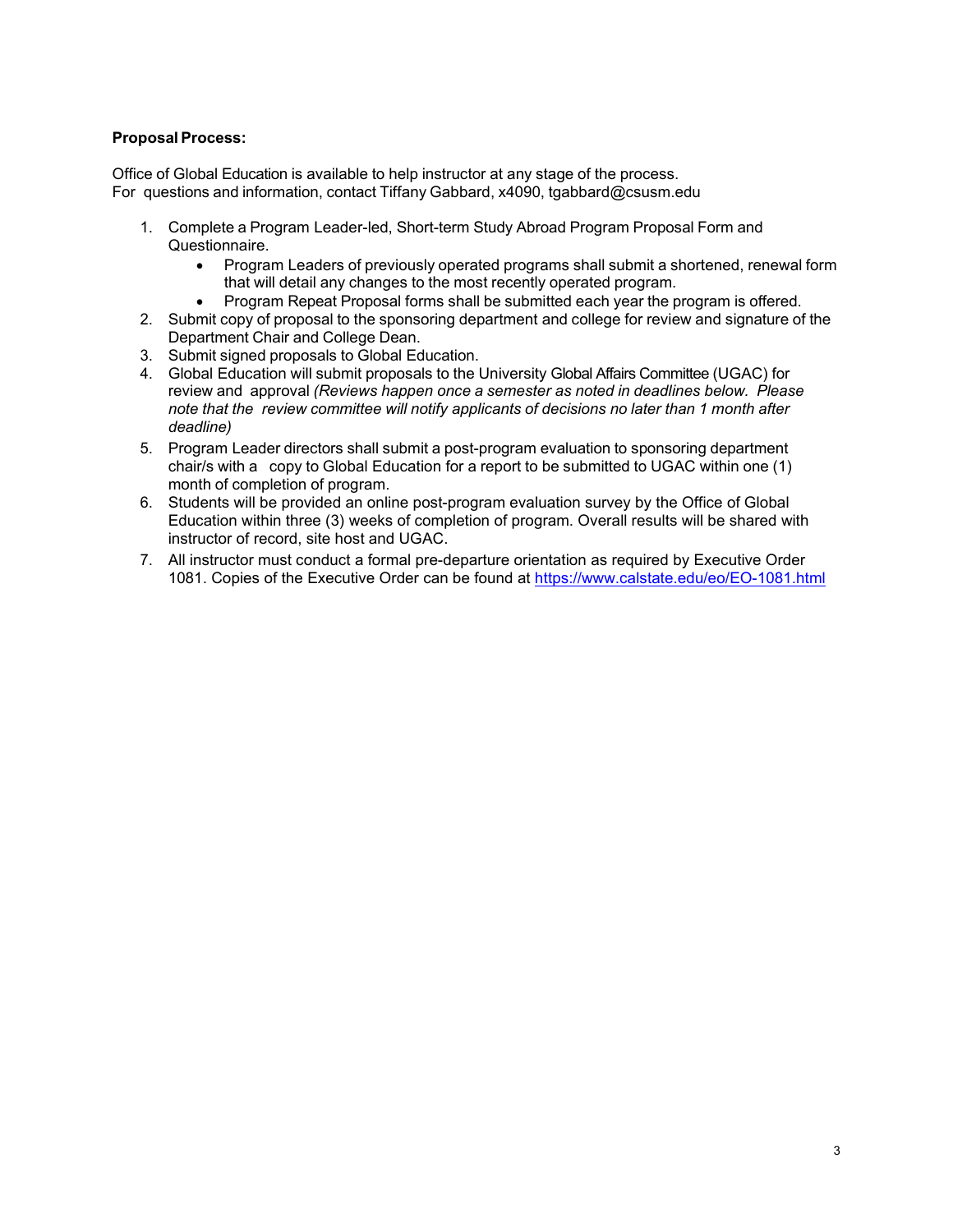### **Program Leader-led, Short-Term Study Abroad Program Proposal Form**

### **Proposal Components**

Global Programs and Services (GLOBAL EDUCATION) is available to help instructor at any stage of the process. For questions and information, contact Tiffany Gabbard, Craven 3200, tgabbard@csusm.edu or (760) 750- 4090.

- 1. Program Leader-led, Short-term Study Abroad Program Proposal Form
- 2. Detailed itinerary including:
	- destinations and dates of travel
	- co-curricular, CSUSM-sponsored field trips, site visits and cultural activities
	- free time
	- *Note: Federal law requires establishment of a missing student notification policy and procedures. Therefore, responsible program management necessitates having Global Education policies in place for accounting for students.*
- 3. Proposal Questionnaire (see below)
- 4. Signatures of Department Chair and College Dean or Associate Dean if designated
- 5. Draft agreement with host institution (templates available from GLOBAL EDUCATION)

#### **Proposal Deadlines:**

- April 1 January Term
- October 1 Spring break, May, Summer

#### **Program Leader Leader Information**

|                                                                                                                                                                                                                                                                                         | Campus address: example and the set of the set of the set of the set of the set of the set of the set of the set of the set of the set of the set of the set of the set of the set of the set of the set of the set of the set |  |
|-----------------------------------------------------------------------------------------------------------------------------------------------------------------------------------------------------------------------------------------------------------------------------------------|--------------------------------------------------------------------------------------------------------------------------------------------------------------------------------------------------------------------------------|--|
| Co-Leader/Staff Assistant Information (if applicable)<br>Co-Leader Name: Name: Name: Name: Name: Name: Name: Name: Name: Name: Name: Name: Name: Name: Name: Name: Name: Name: Name: Name: Name: Name: Name: Name: Name: Name: Name: Name: Name: Name: Name: Name: Name: Name: Name: Na |                                                                                                                                                                                                                                |  |
|                                                                                                                                                                                                                                                                                         |                                                                                                                                                                                                                                |  |
|                                                                                                                                                                                                                                                                                         |                                                                                                                                                                                                                                |  |
|                                                                                                                                                                                                                                                                                         |                                                                                                                                                                                                                                |  |
| <b>Program/Course Details</b>                                                                                                                                                                                                                                                           |                                                                                                                                                                                                                                |  |
|                                                                                                                                                                                                                                                                                         |                                                                                                                                                                                                                                |  |
|                                                                                                                                                                                                                                                                                         |                                                                                                                                                                                                                                |  |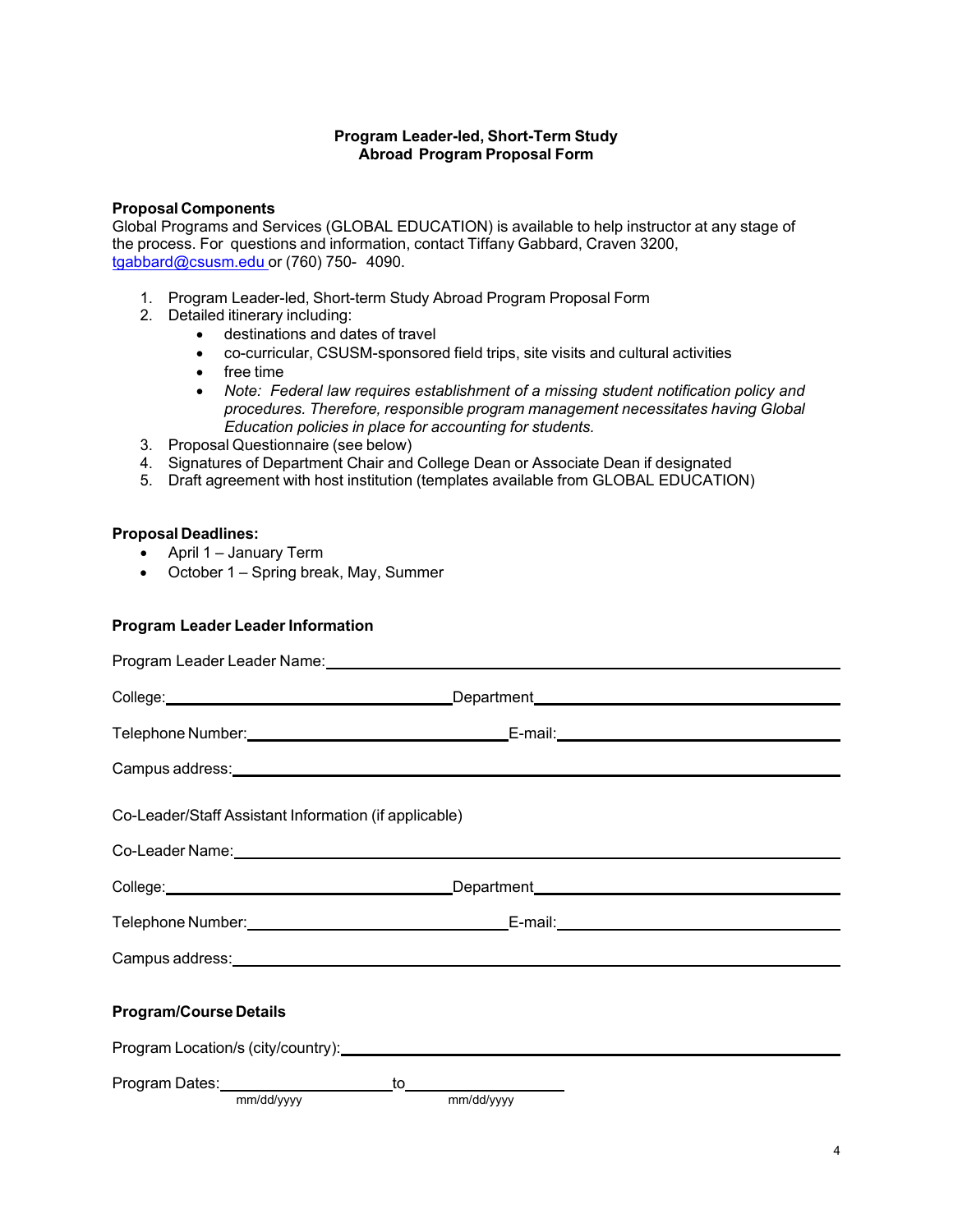Travel Dates: \_\_\_\_\_\_\_\_\_\_\_\_\_\_\_\_\_\_\_ to \_\_\_\_\_\_\_\_\_\_\_\_\_\_\_\_\_\_\_\_ *mm/dd/yyyy mm/dd/yyyy*

CSUSM Course Name: CSUSM Course Number:

Number of CSUSM credits: Number of transfer credits (if applicable):

## **Course Review**

Will this course be offered for credit? □ Yes □ No

Is this class a new course offering? If so, have you submitted the course content for review to the appropriate Academic Senate Committee for consideration?\* □ Yes □ No

Has this course been formally approved by the relevant departments and colleges? **□** Yes **□** No

*\*Please note that a major change to course content of an existing class or new course offering can take up to 9 months for appropriate Academic Senate committees to review. A program cannot launch without this approval.*

## **Program Description**

Please attach a brief summary of the study abroad program. Please address items outlined in the selection criteria mentioned on Page 1.

In addition, attach a sample daily itinerary that identifies all destinations, dates of travel, CSUSM-sponsored field trips, activities and free time.

## **Program Promotion Efforts**

How will you market the program to prospective students? Please be specific in your marketing strategy.

## **Host Institution Information (if applicable)**

| Host Institution Name: Name and American Control of the American Control of the American Control of the American Control of the American Control of the American Control of the American Control of the American Control of th |  |             |  |                         |
|--------------------------------------------------------------------------------------------------------------------------------------------------------------------------------------------------------------------------------|--|-------------|--|-------------------------|
| On-Site Contact Information:                                                                                                                                                                                                   |  |             |  |                         |
|                                                                                                                                                                                                                                |  |             |  |                         |
|                                                                                                                                                                                                                                |  |             |  |                         |
|                                                                                                                                                                                                                                |  |             |  |                         |
|                                                                                                                                                                                                                                |  |             |  |                         |
| <b>Proposal Review &amp; Approvals</b>                                                                                                                                                                                         |  |             |  |                         |
| Department Chair Name: University of the Chair Name of the Chair Alexander Chair Chair Chair Chair Chair Chair                                                                                                                 |  |             |  |                         |
| Department Chair Signature:<br><u>Department Chair Signature:</u>                                                                                                                                                              |  |             |  | _Date:_________________ |
|                                                                                                                                                                                                                                |  |             |  |                         |
|                                                                                                                                                                                                                                |  |             |  |                         |
| College Dean or Associate Dean's Signature:<br>College Dean or Associate Dean's Signature:                                                                                                                                     |  | Date:______ |  |                         |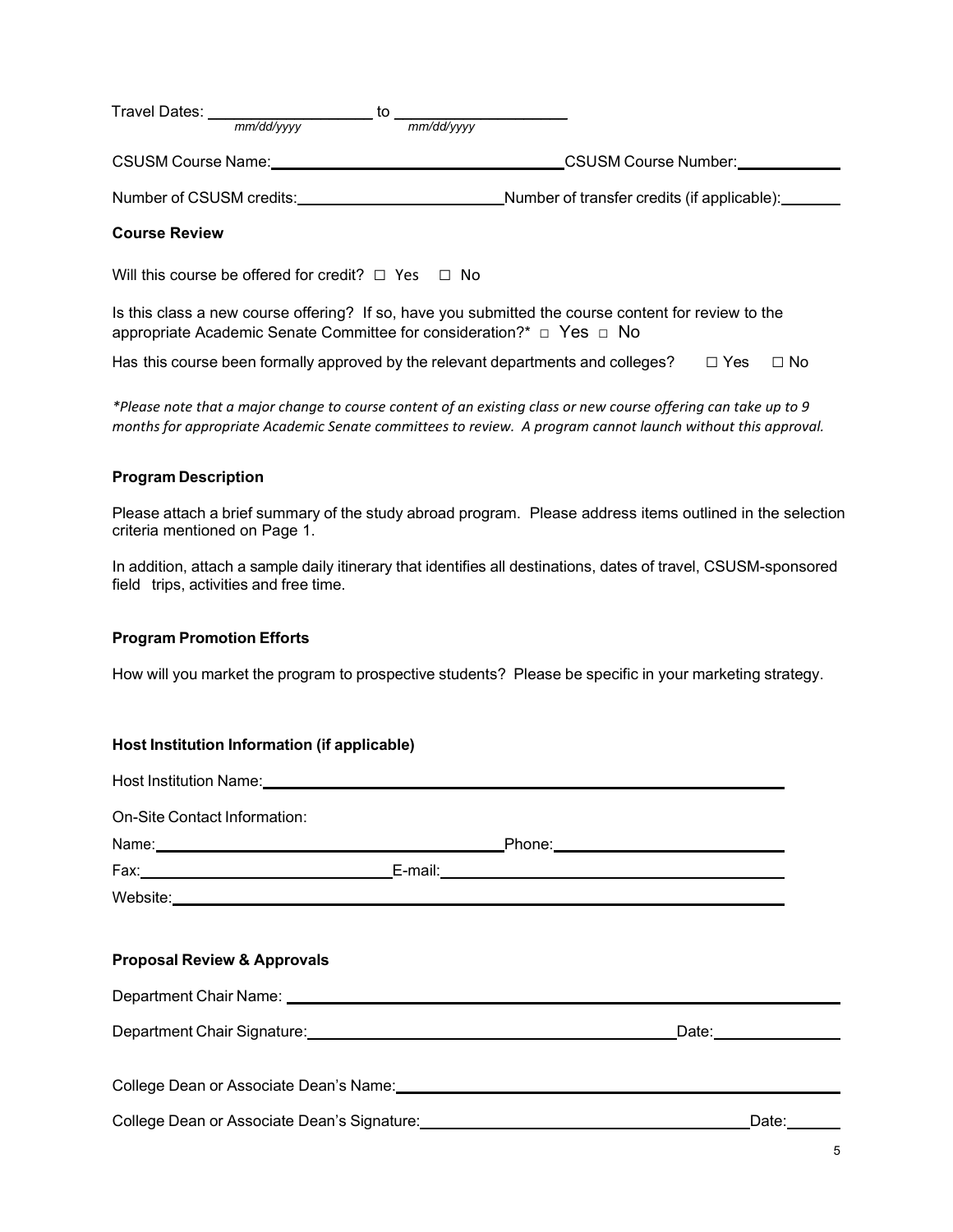# **Program Leader-led, Short-Term Study Abroad Program Proposal Questionnaire**

Global Programs and Services (GLOBAL EDUCATION) is available to help instructor at any stage of the process. For questions and information, contact Tiffany Gabbard, Craven 3200, tgabbard@csusm.edu.

| Program Leader Name: 1980 1991                                                                                                                                                                                                 |                                                                                                                                                                                                                                |
|--------------------------------------------------------------------------------------------------------------------------------------------------------------------------------------------------------------------------------|--------------------------------------------------------------------------------------------------------------------------------------------------------------------------------------------------------------------------------|
|                                                                                                                                                                                                                                |                                                                                                                                                                                                                                |
| Program Location/s: University of the Contract of the Contract of the Contract of the Contract of the Contract of the Contract of the Contract of the Contract of the Contract of the Contract of the Contract of the Contract | Program Dates: The Contract of the Contract of the Contract of the Contract of the Contract of the Contract of the Contract of the Contract of the Contract of the Contract of the Contract of the Contract of the Contract of |
| CSUSM Course Name: 1980 1991 1992 1994                                                                                                                                                                                         | CSUSM Course Number: CSUSM Course Number:                                                                                                                                                                                      |

#### **Leadership & Staffing**

- 1. If there will be a co-leader or assistant traveling with the group, briefly describe their background (instructor member, staff, graduate student, etc.)
- 2. Will any part of the program be outsourced, including instruction? If so, describe financial, contractual, and vetting arrangements. Is the institution is legally established in the host country and authorized to operate that program?
- 3. Will the CSUSM instructor leader or co-leader be away from the group at any time during the program? If so, please describe timing and circumstances.
- 4. How will the leader/s communicate with CSUSM and the students on the program?
- 5. Will you be seeking to bring dependents on this program? If so, how will they be accommodated during the academic portion of the program?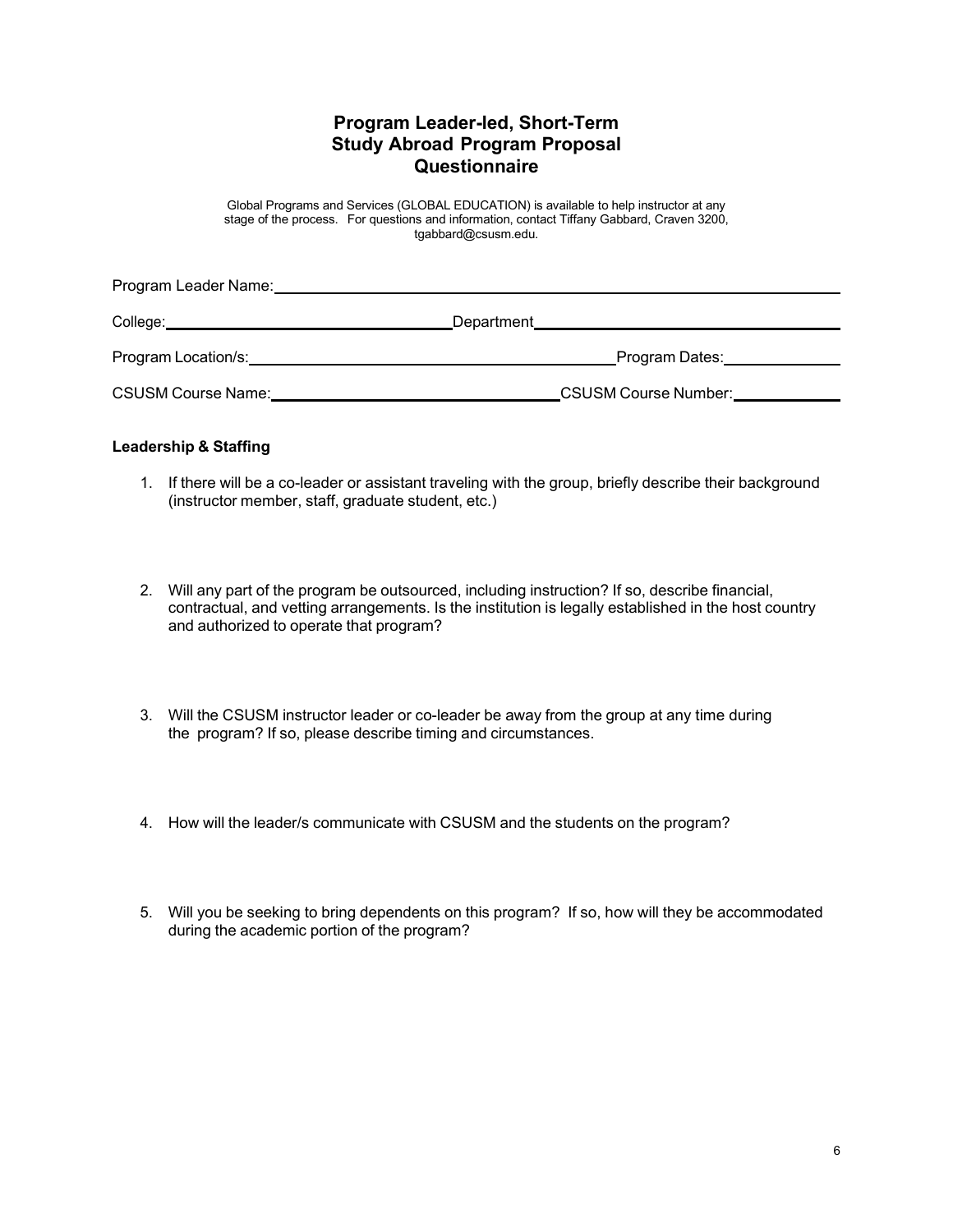### **Students**

- 1. What is the enrollment maximum and minimum for this program?
- 2. Will there be any student eligibility requirements that vary from the standard CSUSM requirements? If yes, please describe:
- 3. Will you be reaching out to non-CSUSM students? If so, how will you do so? (Note: all students, regardless of home institution must receive an appropriate pre-departure orientation either at CSUSM or online).

## **Logistics**

- 1. International travel
	- Will there be a group flight?
	- Will the instructor leader travel with the students?
	- Will the CSUSM program arrange for airport pick-ups and drop-offs? If so, please describe how will the airport transfers will be arranged:
- 2. Local Transportation
	- Please describe mode(s) of transportation and to which destinations. If private vehicles will be used, please specify type and who will be driving
	- If local transportation services will be contracted, what type of contracts will be necessary and how will companies be evaluated for safety record of vehicles and drivers?
	- Please describe any unusual transportation issues, such as off-road driving, longdistance night driving, poor road conditions, etc.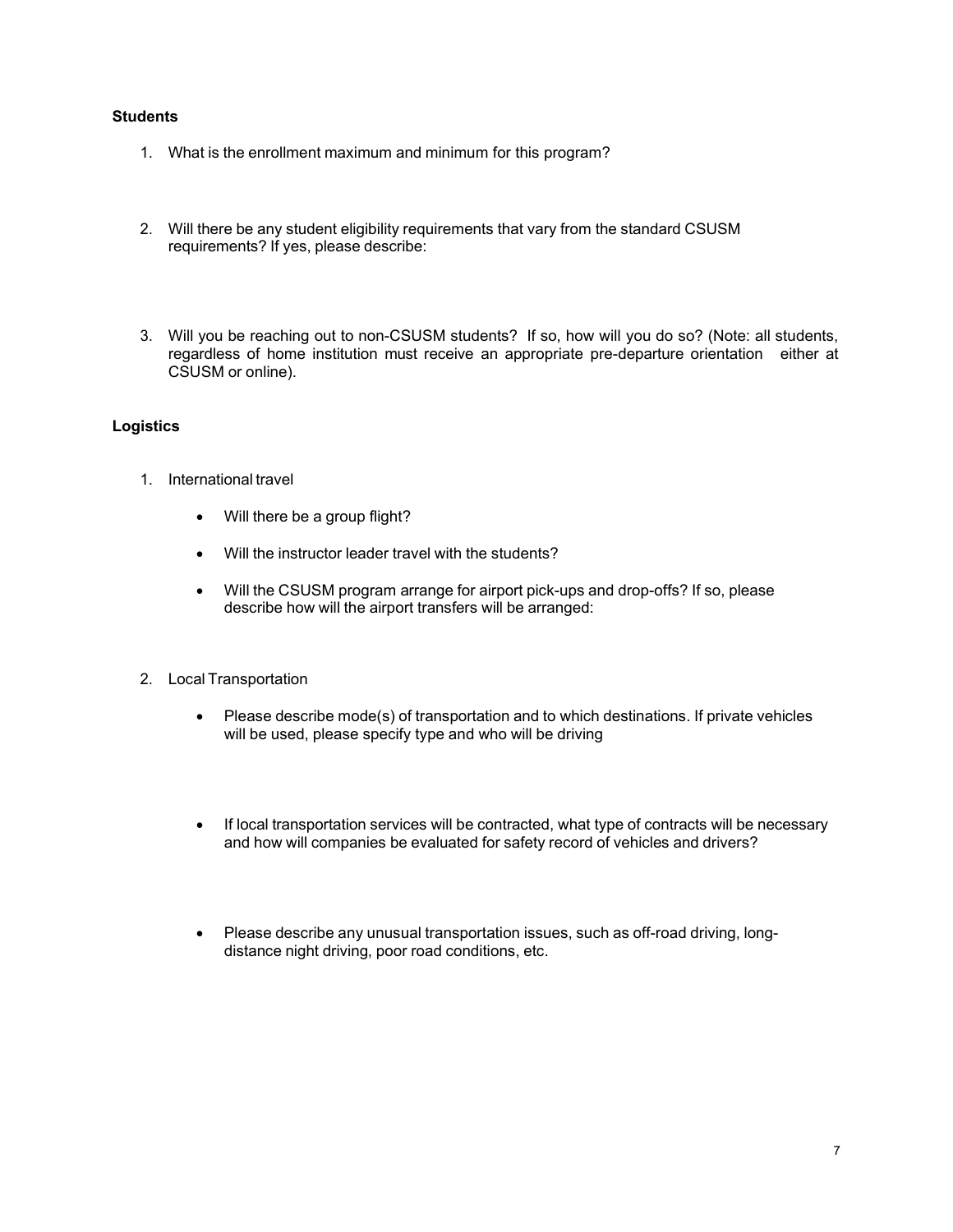- 3. Facilities
	- Please describe classroom arrangements. How will it be contracted and will the facilities meet basic fire safety needs (exit access and extinguisher/ sprinklers)? If not, please explain local conditions and program circumstances.
	- Where and at what type of facilities will students be staying?
	- Will accommodations have adequate locks and meet basic fire safety needs (exit access and extinguisher/sprinklers)? If not, please explain local conditions and program circumstances.

#### 4. Meals

- Will the program be able to accommodate students with special dietary needs (vegetarian/vegans, health/allergies, religious)? If not, please explain local conditions and program circumstances:
- Are there any food & water health/safety issues? If yes, please describe:
- 5. Special needs accommodations
	- Will there be challenges to overcome for students with disabilities physical, mental, or learning? If so, please describe.

#### **Health & Safety Risk Factors**

- 1. Describe medical care availability, access, and quality at each destination of the program.
- 2. Will instructor and students need inoculations, immunizations or be required to take prophylactic medications? If yes, please describe:
- 3. List the 24/7 emergency contacts students will receive on-site and describe how these numbers will be distributed to students.